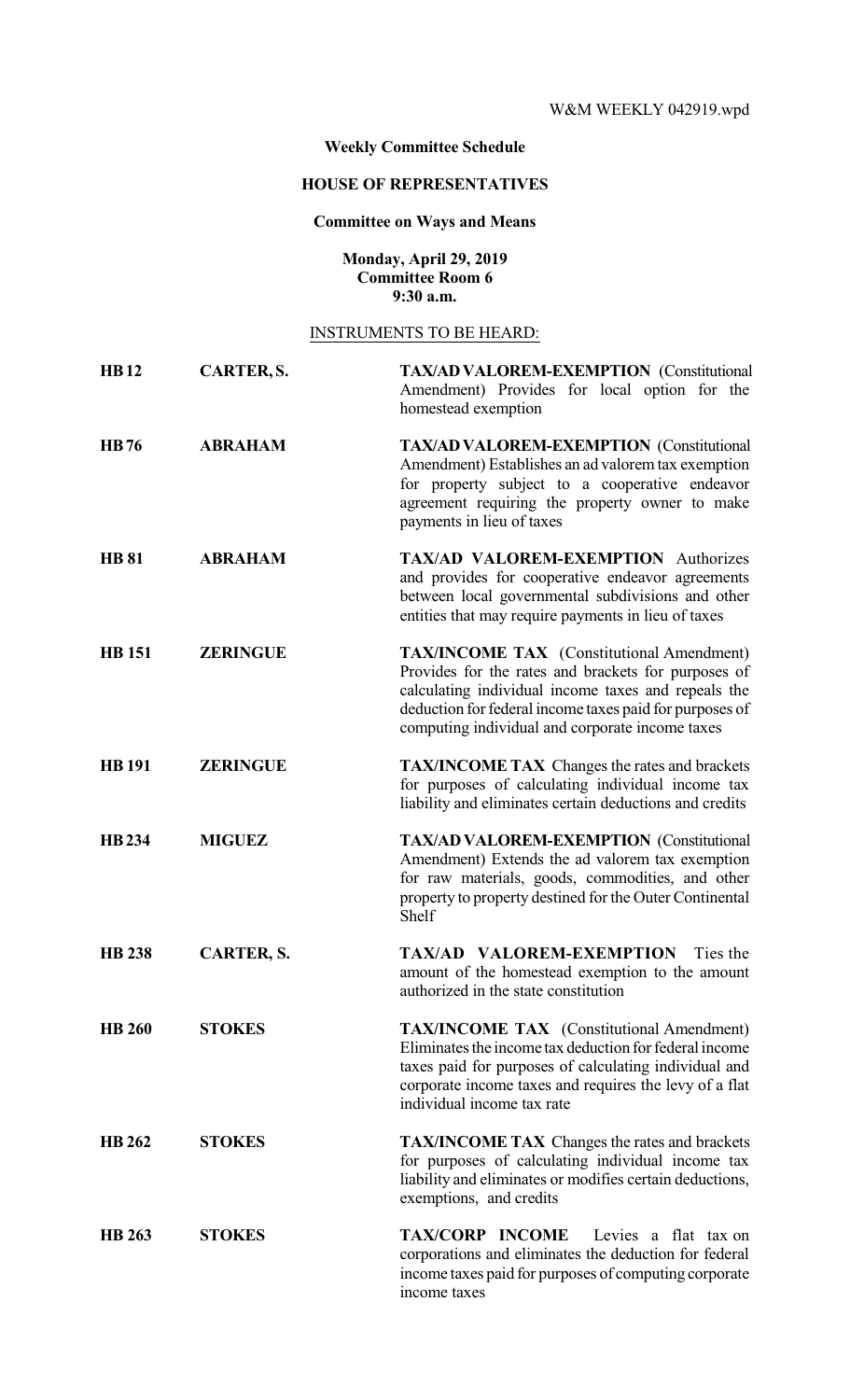| <b>HB</b> 301 | <b>MIGUEZ</b>    | <b>TAX/AD VALOREM-EXEMPTION Extends the ad</b><br>valorem tax exemption for raw materials, goods,<br>commodities, and other property to certain property<br>destined for the Outer Continental Shelf                                                               |
|---------------|------------------|--------------------------------------------------------------------------------------------------------------------------------------------------------------------------------------------------------------------------------------------------------------------|
| <b>HB</b> 416 | <b>IVEY</b>      | <b>TAX/INCOME TAX</b> Provides for a flat tax rate for<br>purposes of calculating individual income tax and<br>modifies other income tax credits and deductions                                                                                                    |
| <b>HB</b> 419 | <b>IVEY</b>      | TAX/AD VALOREM TAX (Constitutional<br>Amends Article 7 of the state<br>Amendment)<br>constitution                                                                                                                                                                  |
| <b>HB439</b>  | <b>IVEY</b>      | <b>TAX/AD VALOREM-EXEMPTION</b> (Constitutional<br>Amendment) Provides for local option for the<br>homestead exemption                                                                                                                                             |
| <b>HB</b> 440 | <b>IVEY</b>      | <b>TAX/AD VALOREM-EXEMPTION (Constitutional</b><br>Amendment) Provides with respect to the ad valorem<br>property tax exemption for certain manufacturers                                                                                                          |
| <b>HB</b> 441 | <b>IVEY</b>      | <b>TAX/INCOME TAX</b> (Constitutional Amendment)<br>Provides for a flat tax on individual income and<br>eliminates the income tax deduction for federal income<br>taxes paid for purposes of computing individual, estate<br>and trust, and corporate income taxes |
| <b>HB</b> 444 | <b>MCFARLAND</b> | <b>TAX CREDITS</b> Establishes the La. Rural Jobs Act<br>Tax Credit Program and authorizes a tax credit for<br>rural growth investments made by rural growth funds                                                                                                 |
| <b>HB</b> 449 | <b>IVEY</b>      | TAX/AD VALOREM TAX<br>Provides for the<br>classification of applicable fair market percentages for<br>property subject to ad valorem taxation                                                                                                                      |
| <b>HB</b> 451 | <b>IVEY</b>      | <b>TAX/CORP INCOME</b><br>Levies a flat tax on<br>corporations and eliminates the deduction for federal<br>income taxes paid for purposes of computing corporate<br>income taxes                                                                                   |
| <b>HB</b> 456 | <b>IVEY</b>      | <b>TAX/INCOME TAX</b> Eliminates the deductibility of<br>federal income taxes paid from state individual and<br>corporate income taxes                                                                                                                             |
| <b>HB</b> 466 | <b>DAVIS</b>     | <b>PROPERTY/RIGHTS</b> Provides relative to notice<br>requirements for property that is subject to tax sales                                                                                                                                                       |
| <b>HB</b> 480 | <b>DAVIS</b>     | <b>TAX CREDITS</b> Increases the amount of the research<br>and development tax credit, authorizes transferability<br>and a state buy-back on the credit, and extends the<br>sunset provision                                                                       |
| <b>HB</b> 496 | <b>ABRAMSON</b>  | <b>CAPITAL OUTLAY</b> Establishes the Louisiana<br>Capital Outlay Revolving Loan Bank to provide<br>financial assistance to local governments and political<br>subdivisions for certain capital infrastructure projects                                            |
| <b>HB</b> 604 | <b>STEFANSKI</b> | <b>TAX/INCOME TAX</b> Provides relative to state<br>income taxation of Subchapter S corporations and<br>other flow through entities                                                                                                                                |

**Tuesday, April 30, 2019 Committee Room 6**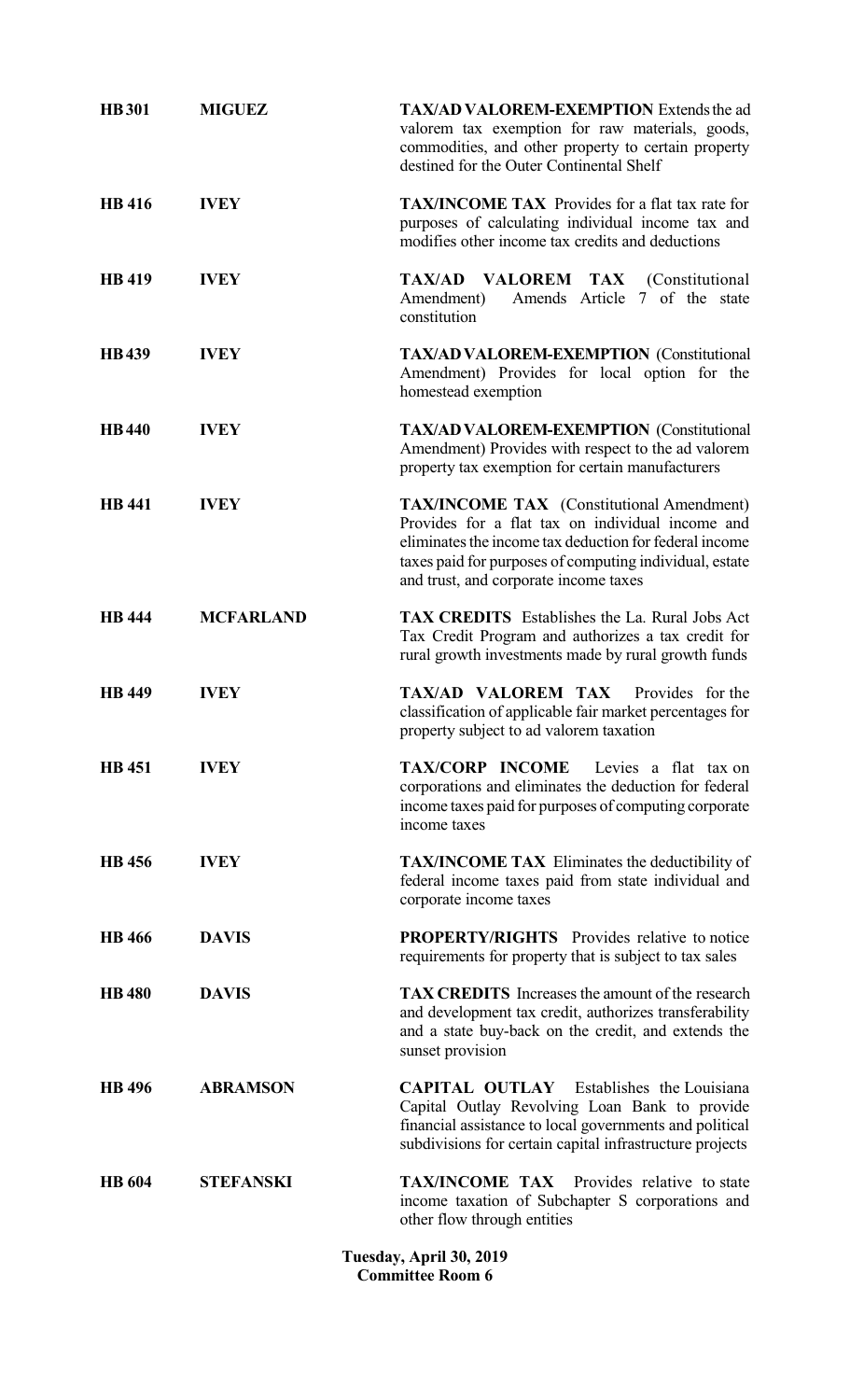## **9:00 a.m.**

# INSTRUMENTS TO BE HEARD:

| <b>HB12</b>   | CARTER, S.        | <b>TAX/AD VALOREM-EXEMPTION</b> (Constitutional<br>Amendment) Provides for local option for the<br>homestead exemption                                                                                                                                                       |
|---------------|-------------------|------------------------------------------------------------------------------------------------------------------------------------------------------------------------------------------------------------------------------------------------------------------------------|
| <b>HB76</b>   | <b>ABRAHAM</b>    | <b>TAX/AD VALOREM-EXEMPTION</b> (Constitutional<br>Amendment) Establishes an ad valorem tax exemption<br>for property subject to a cooperative endeavor<br>agreement requiring the property owner to make<br>payments in lieu of taxes                                       |
| <b>HB 81</b>  | <b>ABRAHAM</b>    | TAX/AD VALOREM-EXEMPTION Authorizes<br>and provides for cooperative endeavor agreements<br>between local governmental subdivisions and other<br>entities that may require payments in lieu of taxes                                                                          |
| <b>HB</b> 151 | <b>ZERINGUE</b>   | <b>TAX/INCOME TAX</b> (Constitutional Amendment)<br>Provides for the rates and brackets for purposes of<br>calculating individual income taxes and repeals the<br>deduction for federal income taxes paid for purposes of<br>computing individual and corporate income taxes |
| <b>HB</b> 191 | <b>ZERINGUE</b>   | <b>TAX/INCOME TAX</b> Changes the rates and brackets<br>for purposes of calculating individual income tax<br>liability and eliminates certain deductions and credits                                                                                                         |
| <b>HB</b> 234 | <b>MIGUEZ</b>     | <b>TAX/AD VALOREM-EXEMPTION (Constitutional</b><br>Amendment) Extends the ad valorem tax exemption<br>for raw materials, goods, commodities, and other<br>property to property destined for the Outer Continental<br>Shelf                                                   |
| <b>HB</b> 238 | <b>CARTER, S.</b> | TAX/AD VALOREM-EXEMPTION<br>Ties the<br>amount of the homestead exemption to the amount<br>authorized in the state constitution                                                                                                                                              |
| <b>HB 260</b> | <b>STOKES</b>     | <b>TAX/INCOME TAX</b> (Constitutional Amendment)<br>Eliminates the income tax deduction for federal income<br>taxes paid for purposes of calculating individual and<br>corporate income taxes and requires the levy of a flat<br>individual income tax rate                  |
| <b>HB</b> 262 | <b>STOKES</b>     | <b>TAX/INCOME TAX</b> Changes the rates and brackets<br>for purposes of calculating individual income tax<br>liability and eliminates or modifies certain deductions,<br>exemptions, and credits                                                                             |
| <b>HB</b> 263 | <b>STOKES</b>     | TAX/CORP INCOME<br>Levies a flat tax on<br>corporations and eliminates the deduction for federal<br>income taxes paid for purposes of computing corporate<br>income taxes                                                                                                    |
| <b>HB</b> 301 | <b>MIGUEZ</b>     | <b>TAX/AD VALOREM-EXEMPTION</b> Extends the ad<br>valorem tax exemption for raw materials, goods,<br>commodities, and other property to certain property<br>destined for the Outer Continental Shelf                                                                         |
| <b>HB</b> 416 | <b>IVEY</b>       | <b>TAX/INCOME TAX</b> Provides for a flat tax rate for<br>purposes of calculating individual income tax and<br>modifies other income tax credits and deductions                                                                                                              |